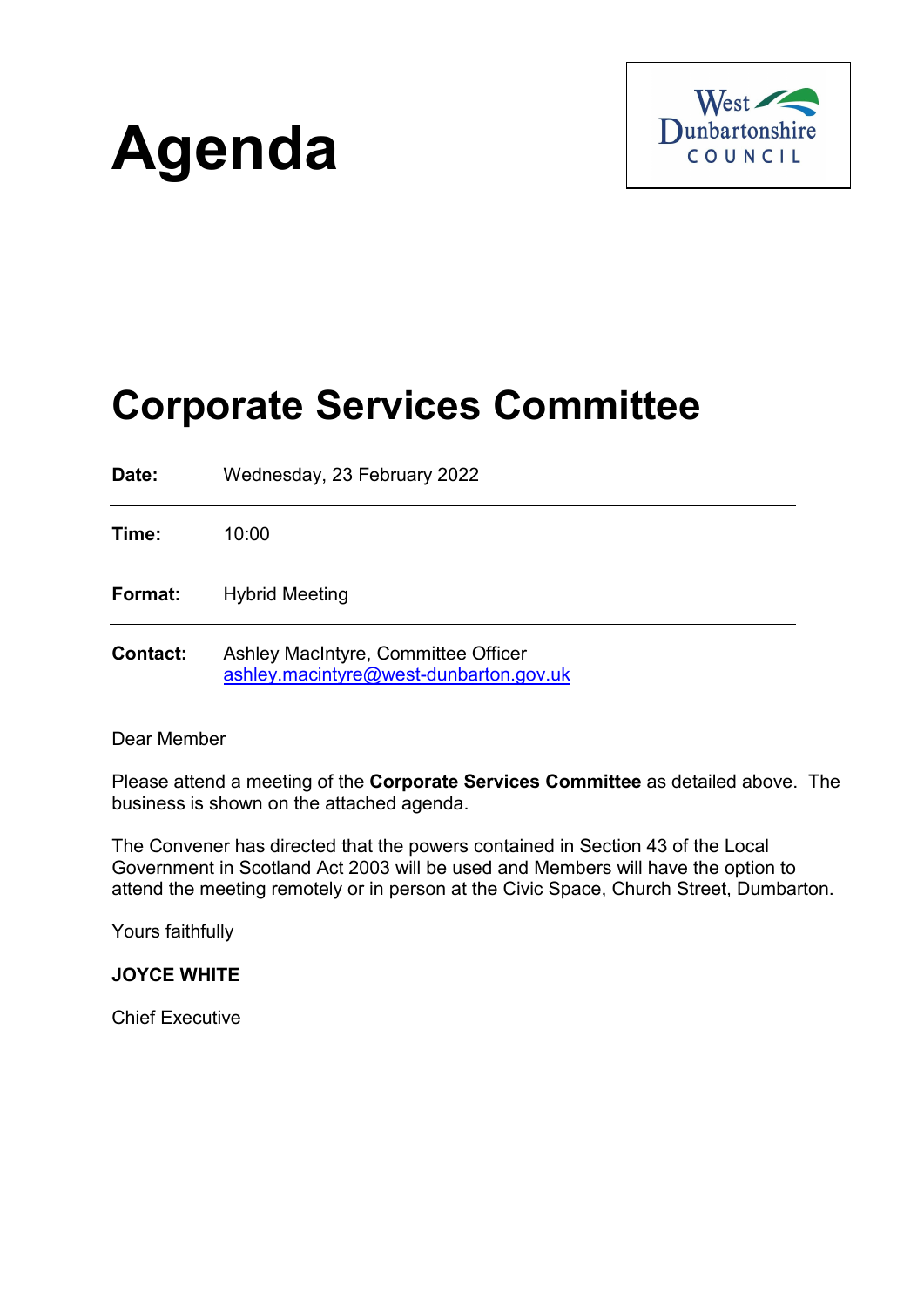Distribution:-

Councillor Ian Dickson (Chair) Councillor Jim Brown Councillor Karen Conaghan Councillor Jim Finn Councillor Diane Docherty Councillor Daniel Lennie Councillor David McBride Councillor Jonathan McColl Councillor Iain McLaren (Vice Chair) Councillor John Mooney Councillor Lawrence O'Neill Councillor Martin Rooney

Chief Executive Chief Officers

Date of issue: 10 February 2022

#### **Audio Streaming**

Please note: the sound from this meeting may be recorded for live and subsequent audio streaming via the Council's internet site. At the start of the meeting, the Chair will confirm if all or part of the meeting is being audio streamed.

Audio recordings of the meeting (including the attendance or contribution of any party participating or making a contribution) will be published on the Council's website and the Council's host's webcast/audio stream platform.

You should be aware that the Council is a Data Controller under the General Data Protection Regulation. Data collected during this audio stream will be retained in accordance with the Council's [Privacy Notice\\*](http://www.west-dunbarton.gov.uk/privacy/privacy-notice/) and Retention Schedules including, but not limited to, for the purpose of keeping historical records and making those records available via the Council's internet site.

If you have any queries regarding this and, in particular, if you believe that use and/or storage of any particular information would cause, or be likely to cause, substantial damage or distress to any individual, please contact Peter Hessett, Chief Officer – Regulatory & Regeneration on 01389 - 737800.

\*http://www.west-dunbarton.gov.uk/privacy/privacy-notice/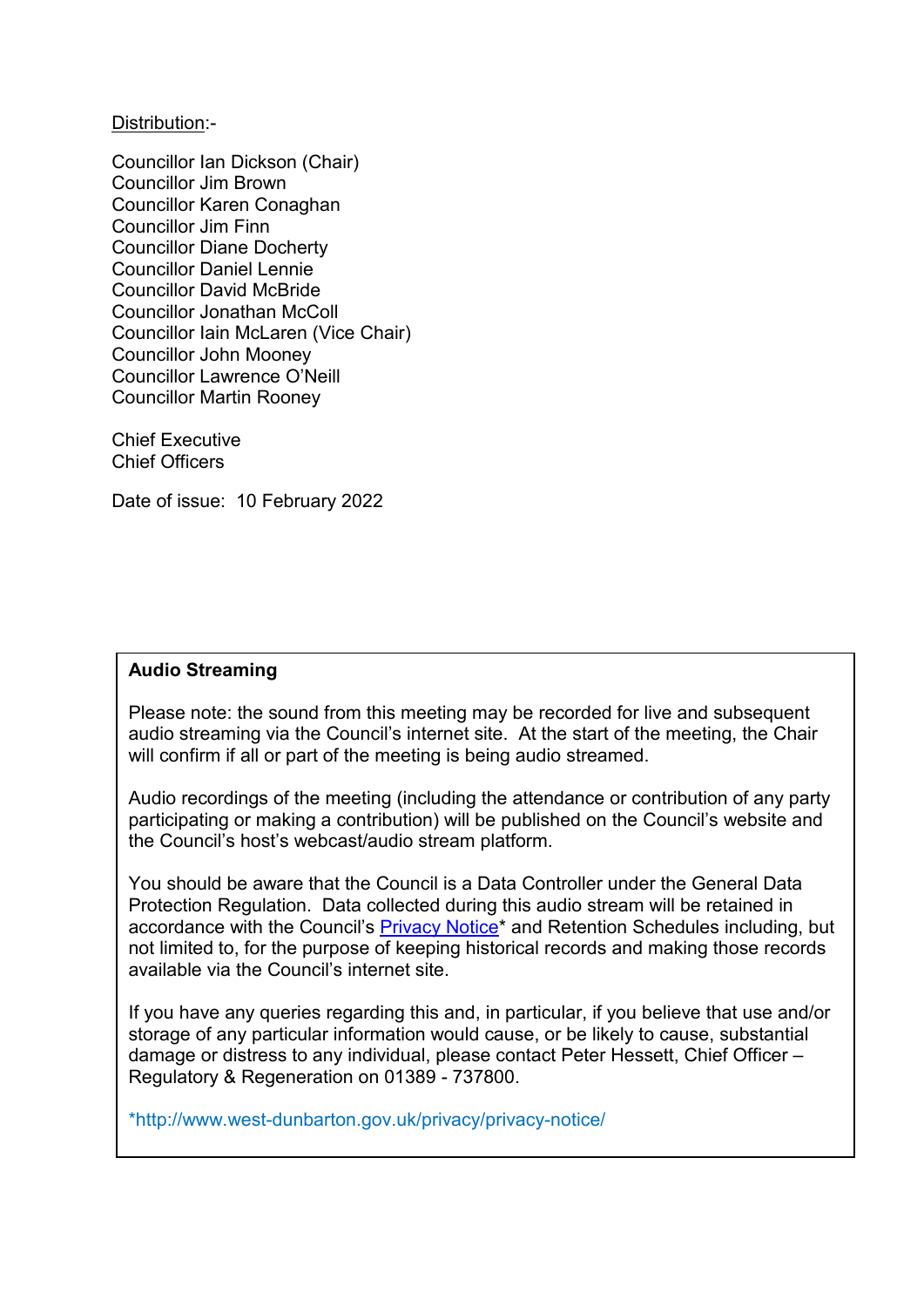#### **CORPORATE SERVICES COMMITTEE**

#### **WEDNESDAY, 23 FEBRUARY 2022**

### **AGENDA**

#### **1 STATEMENT BY CHAIR**

#### **2 APOLOGIES**

#### **3 DECLARATIONS OF INTEREST**

Members are invited to declare if they have an interest in any of the items of business on this agenda and the reasons for such declarations.

#### **4 RECORDING OF VOTES**

The Committee is asked to agree that all votes taken during the meeting be done by roll call vote to ensure an accurate record.

#### **5 MINUTES OF PREVIOUS MEETING 5 - 10**

Submit for approval as a correct record, the Minutes of Meeting of the Corporate Services Committee held on 24 November 2021.

#### **6 MINUTES OF JOINT CONSULTATIVE FORUM – 11 - 13 2 DECEMBER 2021**

Submit for information and where necessary ratification, the Minutes of Meeting of the Joint Consultative Forum held on 2 December 2021.

#### **7 OPEN FORUM**

The Committee is asked to note that no open forum questions have been submitted by members of the public.

#### **8 CORPORATE SERVICES BUDGETARY CONTROL To Follow REPORT TO 31 JANUARY 2022 (PERIOD 10)**

Submit report by the Chief Officer – Resources advising on the performance of the Corporate Services budget for the period to 31 January 2022.